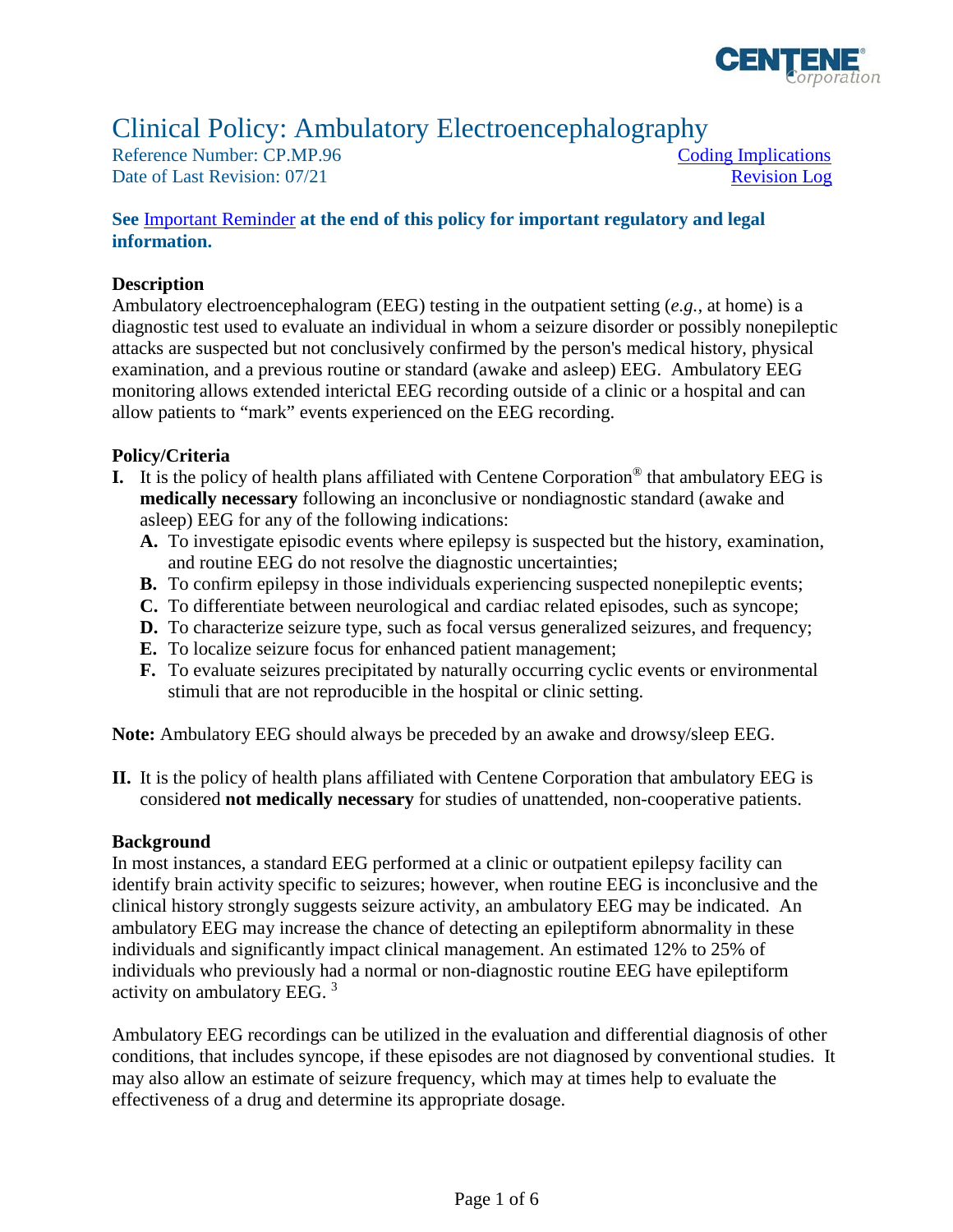# **CLINICAL POLICY Ambulatory EEG**



Ambulatory EEG testing provides a continuous recording of the brain's electrical activity that can range from several hours to up to a week (typically 48 hours to 72 hours). In the outpatient setting (physician office, clinic), a set of electrodes with leads is secured to the person's scalp and a digital recording unit is attached to the waist or a shoulder harness. Currently, portable recordings of up to 36 channels can record computer-assisted spike and seizure detection rates over several days. Event detection computer software is designed to increase the chance of recording an ictal event during a seizure or interictal epileptiform discharges occurring between seizures, during the person's routine daily activities and sleep. The person being tested and observers (family members, caregiver) have the opportunity to "tag" portions of the recording during clinical events using a push button device to signal when an observable event occurs.<sup>9</sup>

## <span id="page-1-0"></span>**Coding Implications**

This clinical policy references Current Procedural Terminology (CPT®). CPT® is a registered trademark of the American Medical Association. All CPT codes and descriptions are copyrighted 2020, American Medical Association. All rights reserved. CPT codes and CPT descriptions are from the current manuals and those included herein are not intended to be all-inclusive and are included for informational purposes only. Codes referenced in this clinical policy are for informational purposes only. Inclusion or exclusion of any codes does not guarantee coverage. Providers should reference the most up-to-date sources of professional coding guidance prior to the submission of claims for reimbursement of covered services.

| $CPT^{\circledR}$ | <b>Description</b>                                                              |  |  |  |
|-------------------|---------------------------------------------------------------------------------|--|--|--|
| <b>Codes</b>      |                                                                                 |  |  |  |
| 95700             | Electroencephalogram (EEG) continuous recording, with video when                |  |  |  |
|                   | performed, setup, patient education, and takedown when performed,               |  |  |  |
|                   | administered in person by EEG technologist, minimum of 8 channels               |  |  |  |
| 95705             | Electroencephalogram (EEG), without video, review of data, technical            |  |  |  |
|                   | description by EEG technologist, 2-12 hours; unmonitored                        |  |  |  |
| 95708             | Electroencephalogram (EEG), without video, review of data, technical            |  |  |  |
|                   | description by EEG technologist, each increment of 12-26 hours; unmonitored     |  |  |  |
| 95717             | Electroencephalogram (EEG), continuous recording, physician or other            |  |  |  |
|                   | qualified health care professional review of recorded events, analysis of spike |  |  |  |
|                   | and seizure detection, interpretation and report, 2-12 hours of EEG recording;  |  |  |  |
|                   | without video                                                                   |  |  |  |
| 95719             | Electroencephalogram (EEG), continuous recording, physician or other            |  |  |  |
|                   | qualified health care professional review of recorded events, analysis of spike |  |  |  |
|                   | and seizure detection, each increment of greater than 12 hours, up to 26 hours  |  |  |  |
|                   | of EEG recording, interpretation and report after each 24-hour period; without  |  |  |  |
|                   | video                                                                           |  |  |  |
| 95721             | Electroencephalogram (EEG), continuous recording, physician or other            |  |  |  |
|                   | qualified health care professional review of recorded events, analysis of spike |  |  |  |
|                   | and seizure detection, interpretation, and summary report, complete study;      |  |  |  |
|                   | greater than 36 hours, up to 60 hours of EEG recording, without video           |  |  |  |
| 95723             | Electroencephalogram (EEG), continuous recording, physician or other            |  |  |  |
|                   | qualified health care professional review of recorded events, analysis of spike |  |  |  |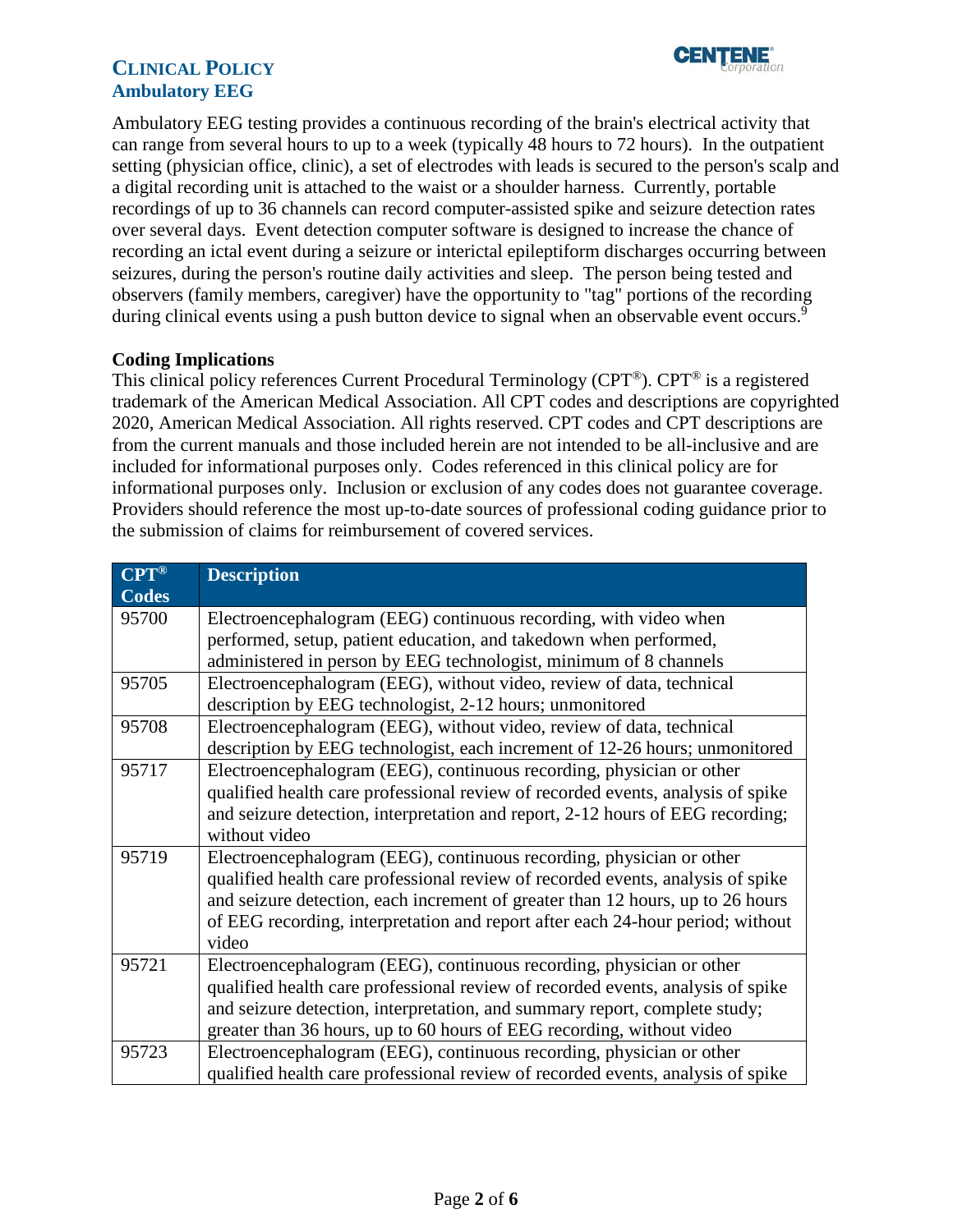

## **CLINICAL POLICY Ambulatory EEG**

| $CPT^{\circledR}$ | <b>Description</b>                                                              |
|-------------------|---------------------------------------------------------------------------------|
| <b>Codes</b>      |                                                                                 |
|                   | and seizure detection, interpretation, and summary report, complete study;      |
|                   | greater than 60 hours, up to 84 hours of EEG recording, without video           |
| 95725             | Electroencephalogram (EEG), continuous recording, physician or other            |
|                   | qualified health care professional review of recorded events, analysis of spike |
|                   | and seizure detection, interpretation, and summary report, complete study;      |
|                   | greater than 84 hours of EEG recording, without video                           |

| <b>ICD-10-CM Code</b> | <b>Description</b>                               |
|-----------------------|--------------------------------------------------|
| F44.5                 | Conversion disorder with seizures or convulsions |
| G40.001- G40.919      | Epilepsy and recurrent seizures                  |
| $R25.0 - R25.8$       | Abnormal involuntary movements                   |
| R40.4                 | Transient alteration of awareness                |
| <b>R55</b>            | Syncope and collapse                             |
| R56.1                 | Post-traumatic seizures                          |
| R56.9                 | Unspecified convulsions                          |

## **ICD-10-CM Diagnosis Codes that Support Coverage Criteria**

<span id="page-2-0"></span>

| <b>Reviews, Revisions, and Approvals</b>                                    | <b>Revision</b> | <b>Approval</b> |
|-----------------------------------------------------------------------------|-----------------|-----------------|
|                                                                             | <b>Date</b>     | <b>Date</b>     |
| Policy developed                                                            | 09/15           | 09/15           |
| Converted to new policy template. Removed the following as Not              |                 | 09/16           |
| Medically Necessary indications per specialist review: studies of           |                 |                 |
| neonates and studies to localize seizure focus in the presence of bilateral |                 |                 |
| foci or rapid generalization. Reviewed by neurologist/sleep medicine        |                 |                 |
| specialist.                                                                 |                 |                 |
| References reviewed and updated.                                            | 09/17           | 09/17           |
| References reviewed and updated.                                            | 08/18           | 08/18           |
| References reviewed and updated with two added. Coding reviewed.            | 08/19           | 08/19           |
| Specialty review completed. Reviewed by neurologist. Added last             |                 |                 |
| sentence, "Ambulatory EEG monitoring" to the description. Within            |                 |                 |
| criteria, removed "for classification of seizure type" from "B." and        |                 |                 |
| updated "D." with "To characterize seizure type", also removing "To         |                 |                 |
| adjust antiepileptic medication levels". Removed "F. To identify and        |                 |                 |
| medicate absence seizures." Removed "G. To differentiate between            |                 |                 |
| epileptic and sleep disorder related episodes." Removed paragraph in        |                 |                 |
| Background section on psychogenic nonepileptic spells and the               |                 |                 |
| paragraph on analysis.                                                      |                 |                 |
| Removed CPT codes 95950, 95953-codes deleted 1/1/2020. Added the            | 04/20           |                 |
| following 2020 CPT codes: 95700, 95705, 95708, 95717, 95719, 95721,         |                 |                 |
| 95723, and 95725. Removed CPT codes from criteria note specifying           |                 |                 |
| which CPT codes should precede which ambulatory EEG codes.                  | 06/20           |                 |
| Annual review completed. References reviewed and updated. Added the         |                 | 07/20           |
| following ICD-10 codes: R40.4, R55                                          |                 |                 |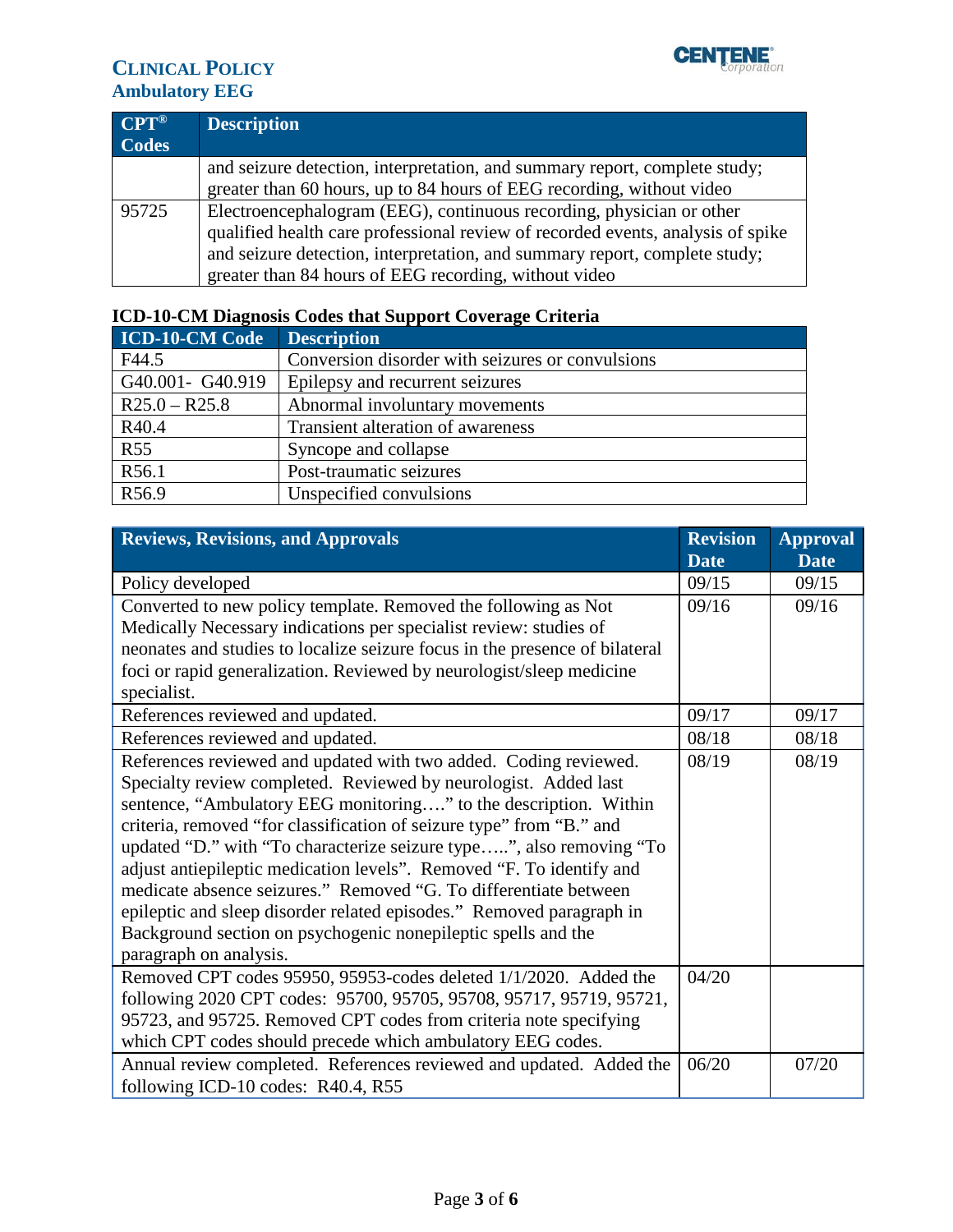

| <b>Reviews, Revisions, and Approvals</b>                                                                                                                                                                                                                                                                                                   | <b>Revision</b><br><b>Date</b> | <b>Approval</b><br><b>Date</b> |
|--------------------------------------------------------------------------------------------------------------------------------------------------------------------------------------------------------------------------------------------------------------------------------------------------------------------------------------------|--------------------------------|--------------------------------|
| Annual review completed. References reviewed, updated, and<br>reformatted. Replaced all instances of member with member/enrollee.<br>Changed "review date" in the header to "date of last revision" and "date"<br>in the revision log header to "revision date." Background updated with<br>no clinical significance. Specialist reviewed. | 07/21                          | 07/21                          |

## **References**

- 1. Waterhouse E. New horizons in ambulatory electroencephalography. *IEEE Eng Med Biol Mag*. 2003;22(3):74-80. doi: 10.1109/MEMB.2003.1213629.
- 2. Medicare National Coverage Determinations Manual Chapter 1, Part 2 (Section 160.22, Ambulatory EEG Monitoring). Centers for Medicare and Medicaid Services (CMS). [https://www.cms.gov/Regulations-and-](https://www.cms.gov/Regulations-and-Guidance/Guidance/Manuals/downloads/ncd103c1_part2.pdf)[Guidance/Guidance/Manuals/downloads/ncd103c1\\_part2.pdf.](https://www.cms.gov/Regulations-and-Guidance/Guidance/Manuals/downloads/ncd103c1_part2.pdf) Updated September 11, 2020. Accessed June 10, 2021.
- 3. Krumholz A, Wiebe S, Gronseth GS, et al. Evidence-based guideline: Management of an unprovoked first seizure in adults: Report of the Guideline Development Subcommittee of the American Academy of Neurology and the American Epilepsy Society. *Neurology*. 2015;84(16):1705–1713. doi:10.1212/WNL.0000000000001487
- 4. Brigo F. An evidence-based approach to proper diagnostic use of the electroencephalogram for suspected seizures. *Epilepsy & Behavior*. 2011; 21(3):219-222.
- 5. Dash D, Hernandez-Ronquillo L, Moien-Afshari F, Tellez-Zenteno JF. Ambulatory EEG: a cost-effective alternative to inpatient video-EEG in adult patients. *Epileptic Disord*. 2012;14(3):290-297. doi:10.1684/epd.2012.0529
- 6. Faulkner HJ, Arima H, Mohamed A. Latency to first interictal epileptiform discharge in epilepsy with outpatient ambulatory EEG. *Clin Neurophysiol*. 2012; 123(9):1732-1735. doi:10.1016/j.clinph.2012.01.023
- 7. Hussain N, Gayatri N, Blake A, Downey L, Seri S, Whitehouse WP. Ambulatory electroencephalogram in children: A prospective clinical audit of 100 cases. *J Pediatr Neurosci.* 2013;8(3):188-191. doi:10.4103/1817-1745.123660
- 8. Seneviratne U, Mohamed A, Cook M, D'Souza W. The utility of ambulatory electroencephalography in routine clinical practice: a critical review. *Epilepsy Res*. 2013;105(1-2):1-12. doi:10.1016/j.eplepsyres.2013.02.004
- 9. Hirsch SJ, Haider HA, Moeller, J. Video and ambulatory EEG monitoring in the diagnosis of seizures and epilepsy. UpToDate. [www.uptodate.com.](http://www.uptodate.com/) Updated February 23, 2021. Accessed June 9, 2021.
- 10. Lawley A, Evans S, Manfredonia F, Cavanna AE. The role of outpatient ambulatory electroencephalography in the diagnosis and management of adults with epilepsy or nonepileptic attack disorder: A systematic literature review. *Epilepsy Behav*. 2015;53:26-30. doi:10.1016/j.yebeh.2015.09.032

## <span id="page-3-0"></span>**Important Reminder**

 This clinical policy has been developed by appropriately experienced and licensed health care professionals based on a review and consideration of currently available generally accepted standards of medical practice; peer-reviewed medical literature; government agency/program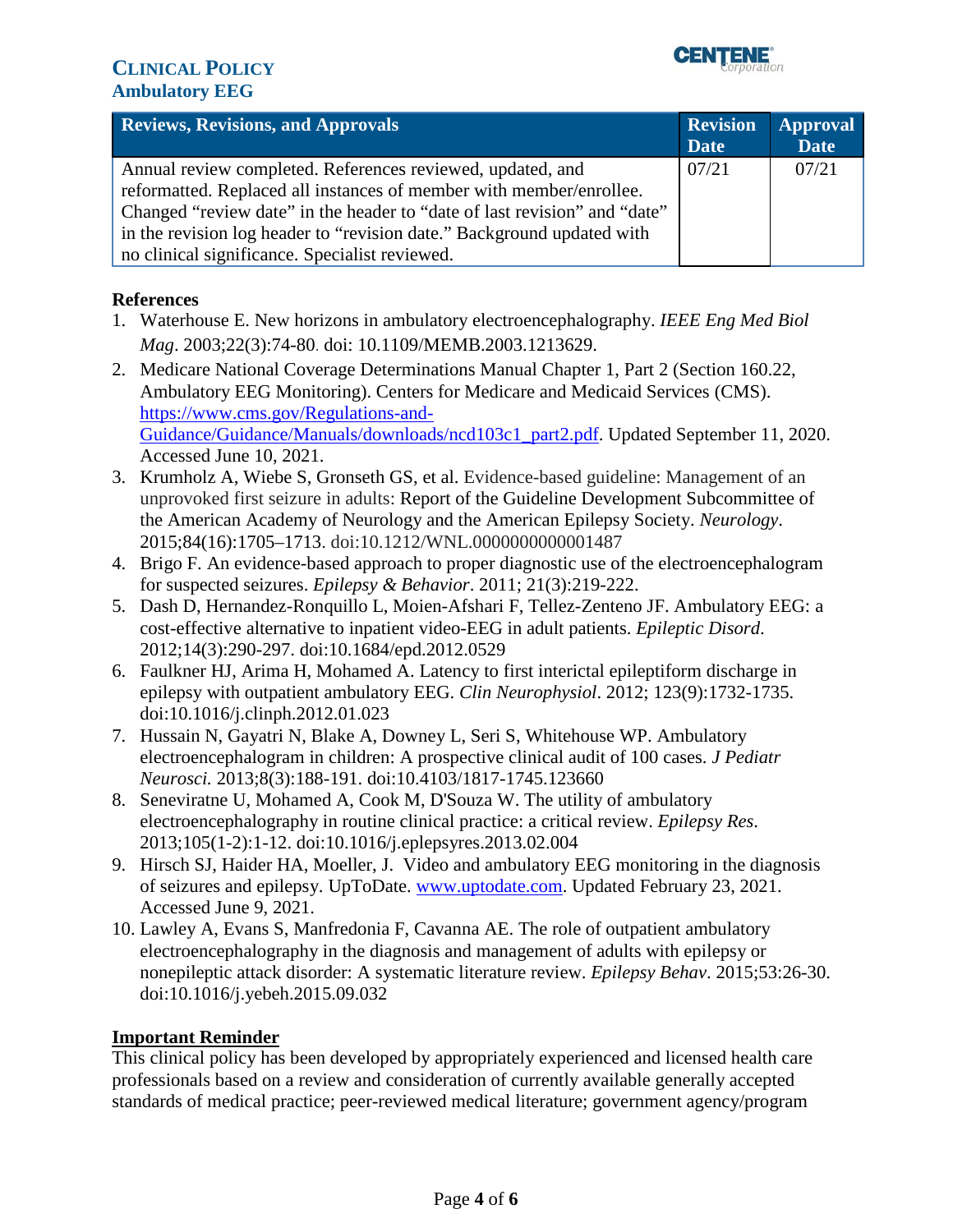

## **CLINICAL POLICY CENTAIE" <sup>C</sup>** *--l':orix,rat,on* **LINICAL POLICY Ambulatory EEG**

 by Centene Management Company, LLC, or any of such health plan's affiliates, as applicable. approval status; evidence-based guidelines and positions of leading national health professional organizations; views of physicians practicing in relevant clinical areas affected by this clinical policy; and other available clinical information. The Health Plan makes no representations and accepts no liability with respect to the content of any external information used or relied upon in developing this clinical policy. This clinical policy is consistent with standards of medical practice current at the time that this clinical policy was approved. "Health Plan" means a health plan that has adopted this clinical policy and that is operated or administered, in whole or in part,

 The purpose of this clinical policy is to provide a guide to medical necessity, which is a component of the guidelines used to assist in making coverage decisions and administering benefits. It does not constitute a contract or guarantee regarding payment or results. Coverage decisions and the administration of benefits are subject to all terms, conditions, exclusions and limitations of the coverage documents (e.g., evidence of coverage, certificate of coverage, policy, contract of insurance, etc.), as well as to state and federal requirements and applicable Health Plan-level administrative policies and procedures.

 applicable legal and regulatory requirements relating to provider notification. If there is a This clinical policy is effective as of the date determined by the Health Plan. The date of posting may not be the effective date of this clinical policy. This clinical policy may be subject to discrepancy between the effective date of this clinical policy and any applicable legal or regulatory requirement, the requirements of law and regulation shall govern. The Health Plan retains the right to change, amend or withdraw this clinical policy, and additional clinical policies may be developed and adopted as needed, at any time.

 This clinical policy does not constitute medical advice, medical treatment or medical care. It is not intended to dictate to providers how to practice medicine. Providers are expected to exercise professional medical judgment in providing the most appropriate care, and are solely responsible for the medical advice and treatment of members/enrollees. This clinical policy is not intended to recommend treatment for members/enrollees. Members/enrollees should consult with their treating physician in connection with diagnosis and treatment decisions.

Providers referred to in this clinical policy are independent contractors who exercise independent judgment and over whom the Health Plan has no control or right of control. Providers are not agents or employees of the Health Plan.

This clinical policy is the property of the Health Plan. Unauthorized copying, use, and distribution of this clinical policy or any information contained herein are strictly prohibited. Providers, members/enrollees and their representatives are bound to the terms and conditions expressed herein through the terms of their contracts. Where no such contract exists, providers, members/enrollees and their representatives agree to be bound by such terms and conditions by providing services to members/enrollees and/or submitting claims for payment for such services.

**Note: For Medicaid members/enrollees**, when state Medicaid coverage provisions conflict with the coverage provisions in this clinical policy, state Medicaid coverage provisions take